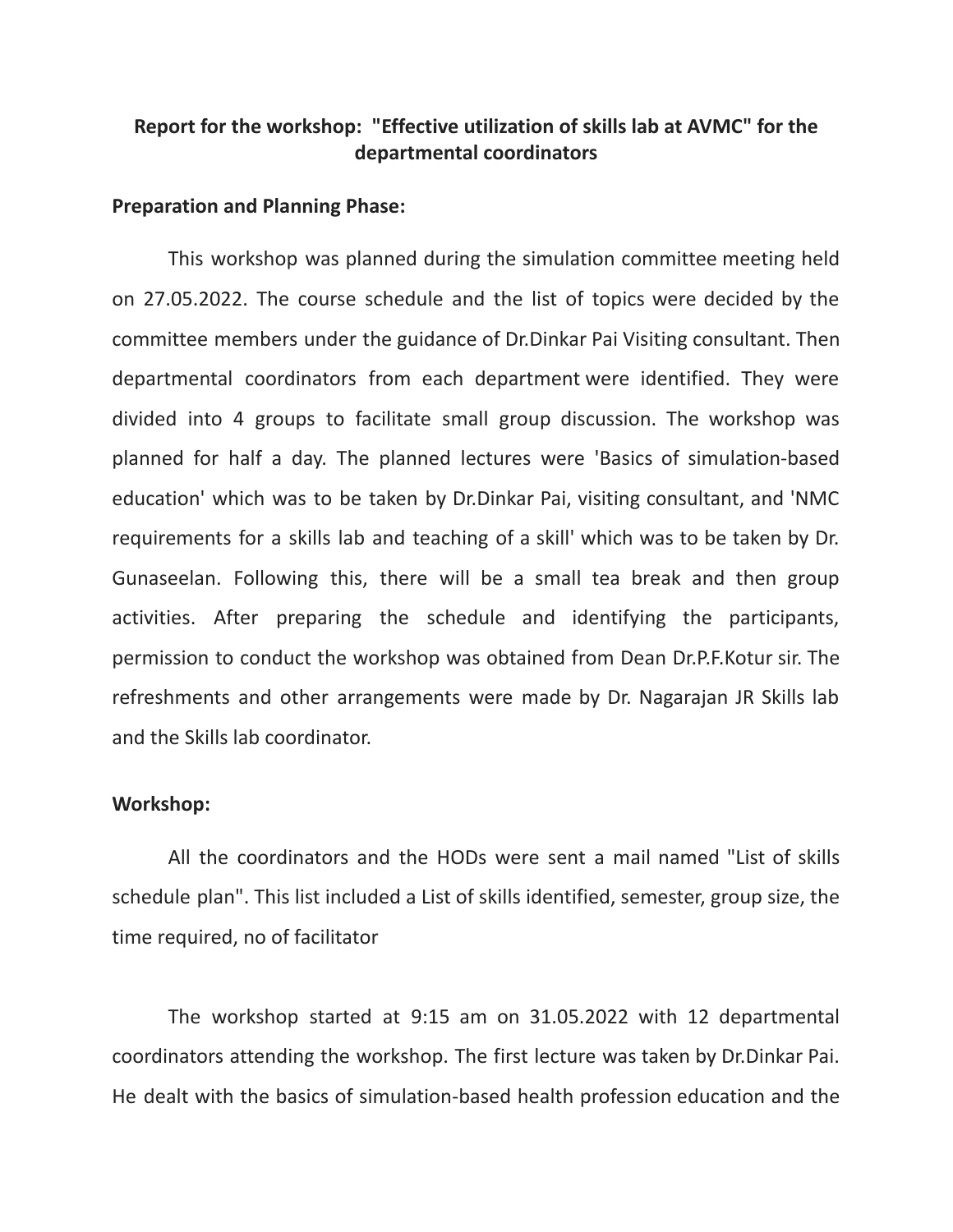need for implementing it into the core curriculum for undergraduates which the NMC has done and also for postgraduates. He also talked about the uses of simulation. The next session was taken by Dr.Gunaseelan. He talked about the NMC requirements for establishing a skills lab. He also discussed Peyton's five-step model for teaching a skill. This was followed by a tea break.

The next session was a group activity, where the departmental coordinators were divided into 4 groups. This session was facilitated by Dr. Gunaseelan and Dr. Shanmugavalli and moderated by Dr.Dinkar Pai. In this group activity, the departmental coordinators were asked to identify certifiable and non-certifiable skills for their particular department based on the NMC Core competencies guide. The Departmental coordinators identified the skills. Then they were asked to come up with a plan for implementing into their routine teaching schedule based on the skills lab timetable. This was followed by a presentation from the departmental coordinators. After this, there was a group photo session that concluded the workshop.

### **After the workshop:**

All the departmental coordinators and the HODs were sent with a follow-up mail to send a detailed schedule on how they will use the skills lab to teach the identified certifiable and non-certifiable skills. The timeline given was 2 weeks for this.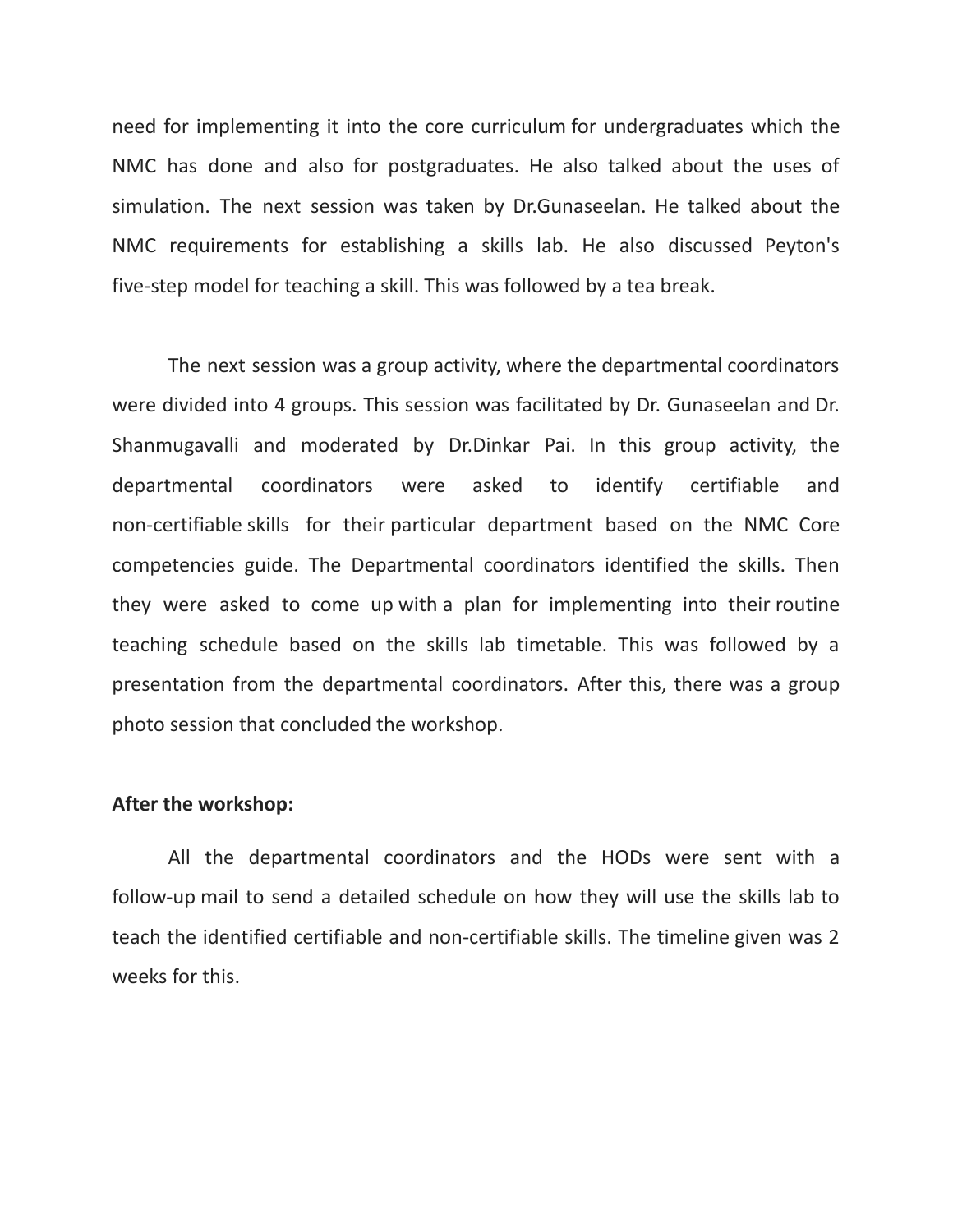**Clicincal Skills Lab & Simulation Centre** 

Inviting you to join the

**Workshop on Effective Utilization of Simulation Lab @ AVMC** 

# 31.05.2022

Tuesday 9.00 am - 1.00 pm

**Clicical Skills Lab & Simulation Centre** Aarupadai Veedu Medical College & Hospital Kirumampakkam, Puducherry